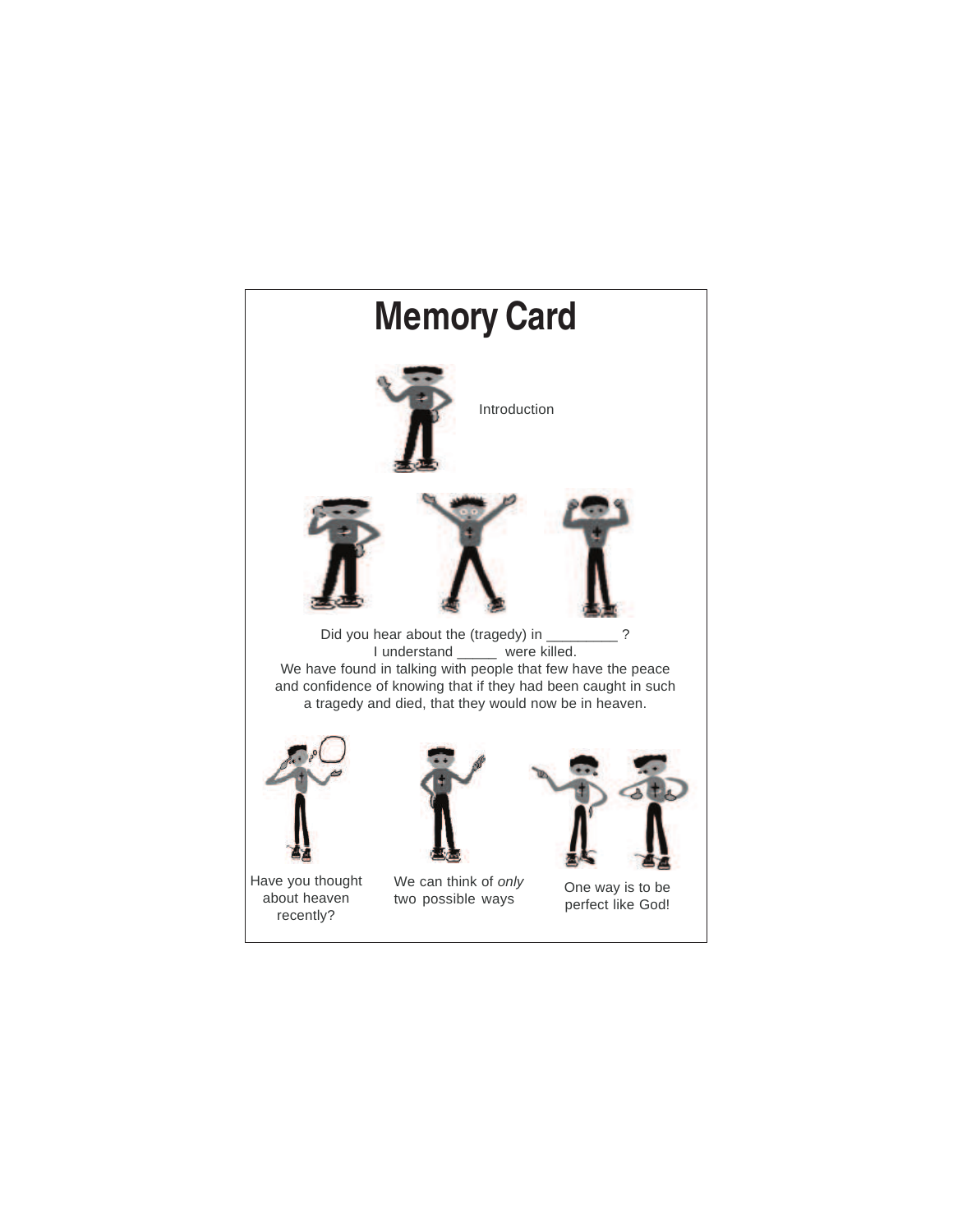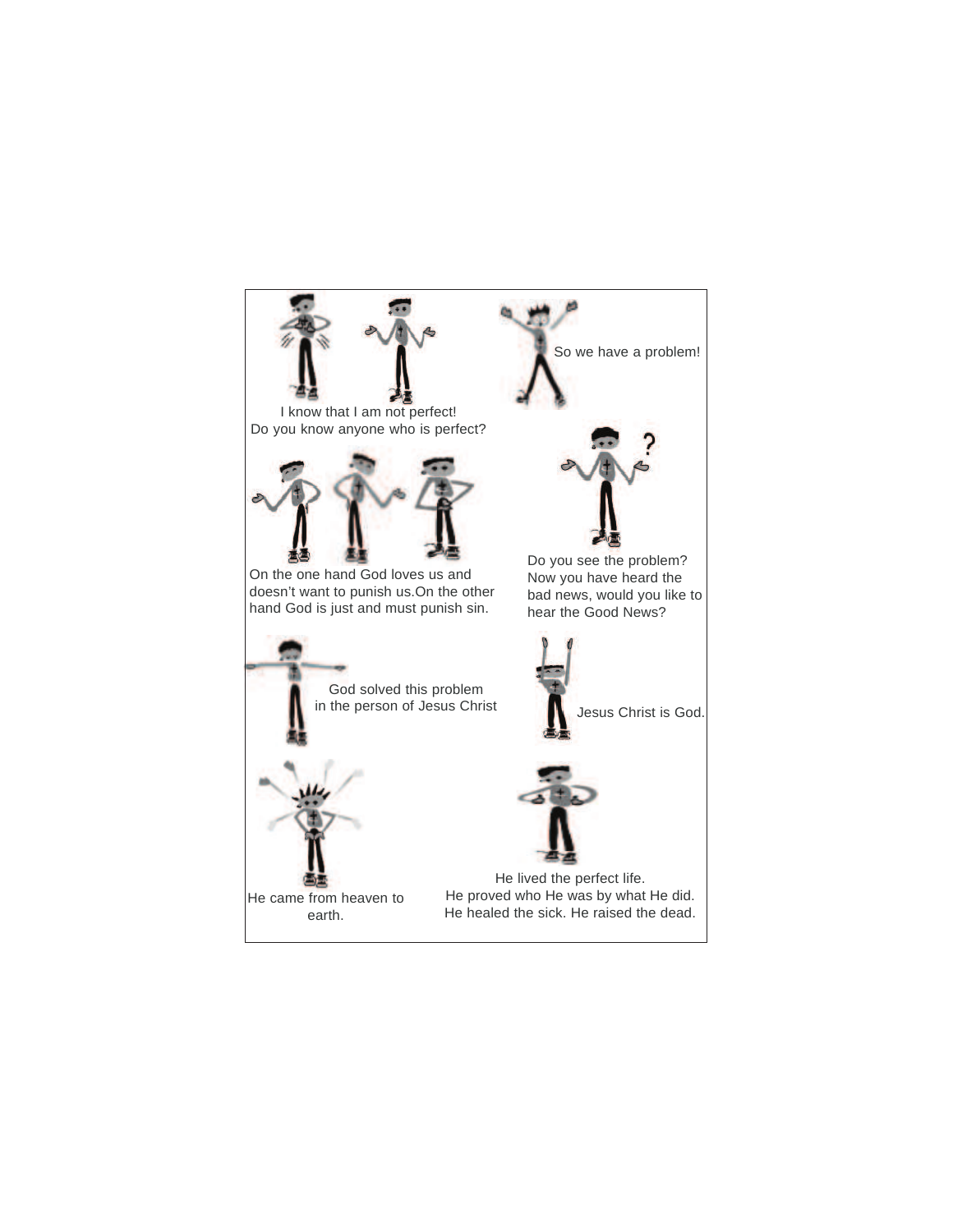

He died on the Cross To pay for our sins.



He rose from the dead, and is in heaven now preparing a place for us and offering us the gift of eternal life.





This gift is received by faith



Not just knowing in your head. Not just being religious.



But trusting in Jesus Christ alone